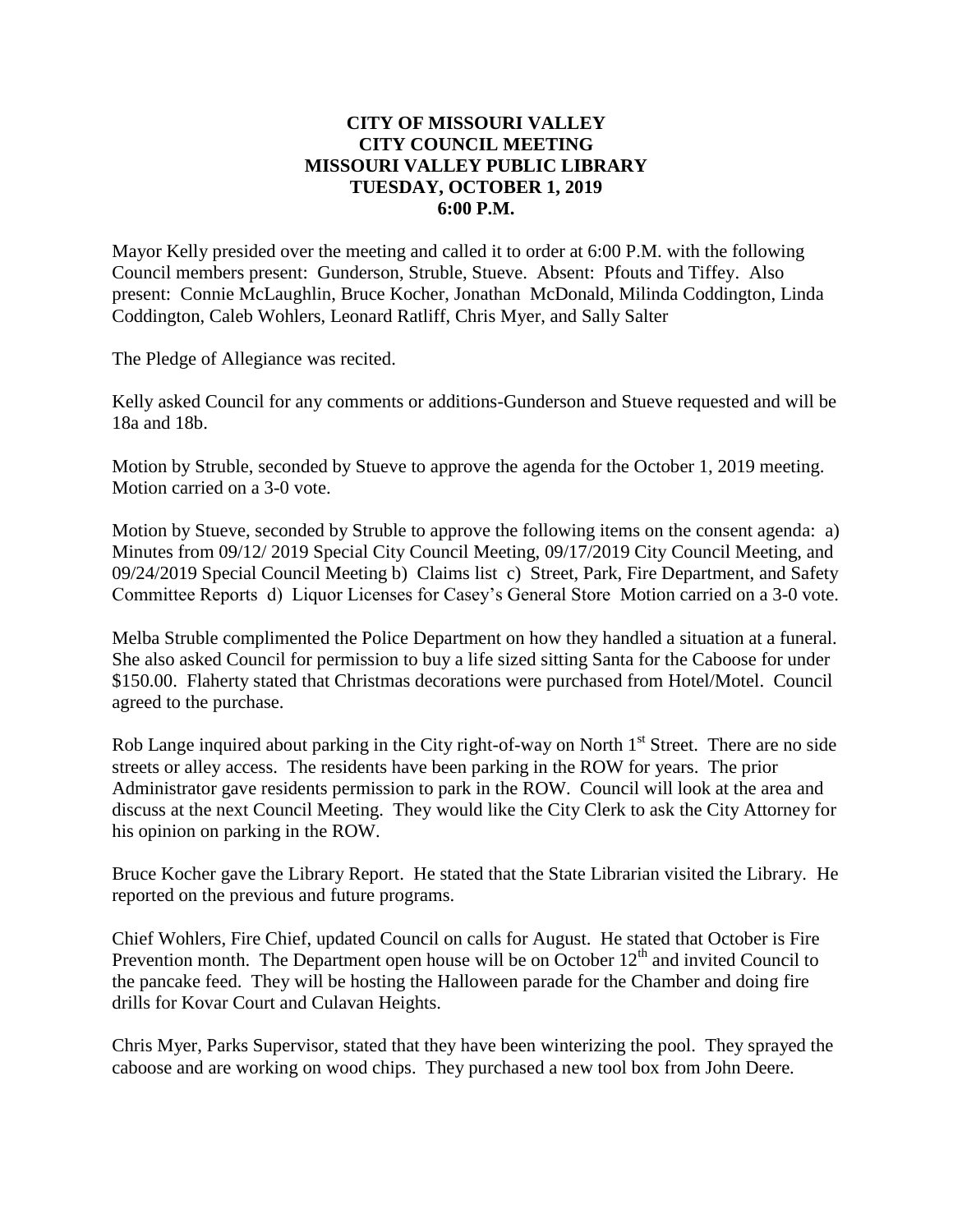Chief Murray, Police Chief, reported that they need a new patrol car. He is having issues with the sales person and will have more information on the purchase next month. He thanked the Sheriff Department for assisting with calls.

Flaherty reported that the Street Department has been trimming trees and mowing.

Jonathan McDonald with People Service stated they are discharging the lagoons. They will be flushing hydrants at the end of the month and the water may have discoloring. They will do flow testing at the same time. They are also painting hydrants.

Jeannie Wortmann with the Chamber gave an update on the community mural and the Community Catalyst grant. She also spoke about past and future events.

Jim Olmsted gave an update on projects. The water, sewer, and street studies will be on the next agenda for review. FEMA site inspections were completed. They are working on plans and specs and working on mitigation information. FEMA will only improve the road to the quality before the flood. The City can do a betterment project if they would like more improvements. Olmsted recommends waiting on final FEMA figures before making a decision.

Motion by Struble, seconded by Stueve to approve the Flood Damage Engineering Agreement and Task Orders 1, 2, and 3. Motion carried on a 3-0 vote.

Motion by Struble, seconded by Stueve to donate a Family Pool Pass to the 3<sup>rd</sup> Annual Race to Resilience. Motion carried on a 3-0 vote.

Motion by Gunderson, seconded by Stueve to approve the proposal from Heartland Humane Bat Removal for the Rialto Theater. Motion carried on a 3-0 vote.

Motion by Struble, seconded by Stueve to approve hiring of James Reynolds, as Police Officer. Motion carried on a 3-0 vote.

Resolution #19-29 was introduced Setting Wage-James Reynolds. Motion by Struble, seconded by Stueve. Motion carried on a 3-0 vote.

Discussion on the Hiring Policy. Council would like to add a criminal background check. Flaherty will add it to the policy and put it on the next agenda for review.

Resolution #19-30 was introduced approving a "Moratorium on Burn Ban—Fall 2019." Motion by Stueve, seconded by Struble. Motion carried on a 3-0 vote.

An Ordinance was introduced Amending the Code of Ordinances of the City of Missouri Valley, Iowa, by Amending Parking Regulations. Motion by Struble, seconded by Stueve to adopt the 1<sup>st</sup> reading. Roll Call: Ayes: Motion carried on a 3-0 vote. Motion by Struble, seconded by Stueve to waive the  $2<sup>nd</sup>$  and  $3<sup>rd</sup>$  readings. Motion failed due to lack of super majority. Motion by Struble, seconded by Stueve to adopt the Ordinance. Motion failed due to lack of super majority. The ordinance will be placed on the next Council agenda.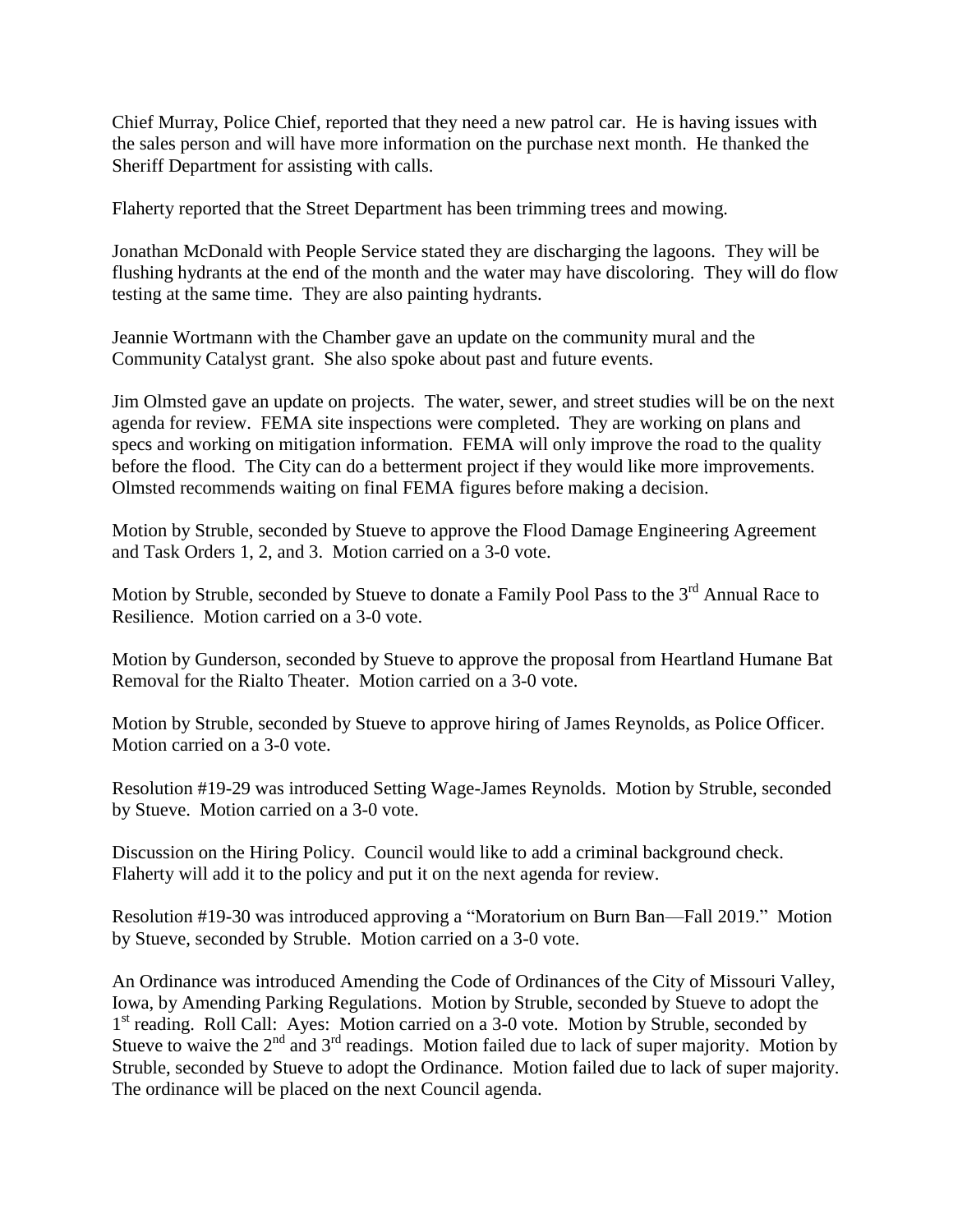Gunderson stated that the ally in the 500 block of North  $6<sup>th</sup>$  Street is filled with debris. There is erosion on North 5<sup>th</sup> Street from the Street project. Flaherty stated that the City is aware of the situation and working on getting it fixed. He would like to see a new no parking sign in front of City Hall. Gunderson received a complaint about the loud music at the Loose Moose. There is limited vision on several streets in town.

Stueve inquired about 3155 Joliet Avenue and asked if City Hall was aware of their plans with the property. Flaherty will see if we can send the owner a letter. She inquired about the rental registration program. Flaherty stated that SWIPCO will have two more meetings and hope to have the program started January.

Flaherty had no comments.

Kelly stated that Applefest was a success and would like to see a similar event in Missouri Valley. He thanked the Street Department for trimming trees. He also stated that the flags look great.

Motion by Struble, seconded by Stueve to adjourn at 7:05 p.m. Motion carried on a 3-0 vote.

Shawn Kelly, Mayor

Attest: Jodie Flaherty, City Clerk

### **RESOLUTION 19-29**

### **RESOLUTION SETTING WAGE**

WHEREAS, the City Council has approved the following pay schedule for employees as follows:

The following employee shall be paid the wage and salary indicated and the City Clerk is authorized to issue checks, less legally required or authorized deductions from the amount set out below, bi-weekly, and to make such contributions to IPERS and social security or other purposes as required by law or authorization of the Council, all subject to audit and review by the Council:

| Position       | Name           | Hourly Wage |
|----------------|----------------|-------------|
| Police Officer | James Reynolds | \$21.81     |

### NOW, THEREFORE, BE IT RESOLVED BY THE CITY COUNCIL OF CITY OF MISSOURI VALLEY, IOWA:

That the employees shall be paid the wage as indicated above effective October 1, 2019.

Passed and approve this  $1<sup>st</sup>$  day of October, 2019.

Shawn Kelly, Mayor

\_\_\_\_\_\_\_\_\_\_\_\_\_\_\_\_\_\_\_\_\_\_\_\_\_\_\_\_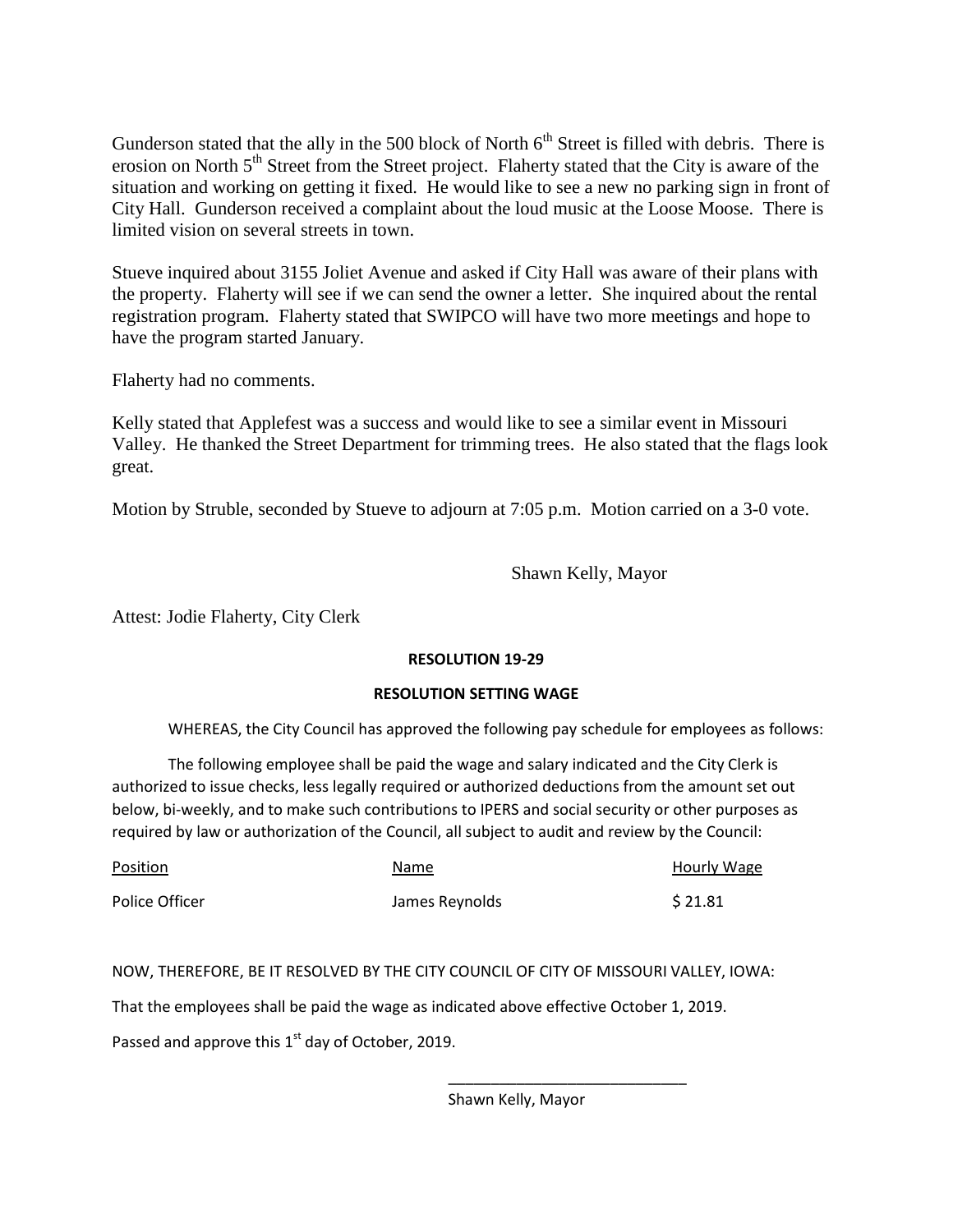ATTEST:

Jodie Flaherty, City Clerk

\_\_\_\_\_\_\_\_\_\_\_\_\_\_\_\_\_\_\_\_\_\_\_\_\_\_\_\_\_\_

#### **RESOLUTION 19-30**

#### **MORATORIUM ON BURN BAN – FALL 2019**

Be It Resolved by the City Council of the City of Missouri Valley:

The City has issued a moratorium on the open burning ban (Section 105.05 of Missouri Valley City Code) to allow for the burning of landscape waste during designated times. These dates and times are:

### **October 11, 12, 13, 18, 19, 20, 25, 26, 27**

### **November 1, 2, 3, 8, 9, 10**

### **Between the hours of 10:00 a.m. and 5:00 p.m. on Friday, Saturday, Sunday**

 "Landscape Waste", per Section 105.02(5) of the Missouri Valley City Code, is defined as any vegetable or plant waste except garbage. The term includes trees, tree trimmings, branches, stumps, brush, weeds, leaves, grass, shrubbery and yard trimmings.

Anyone violating the provisions of this Section shall be subject to penalties as outlined in Resolution 11- 08.

Passed and Approved this 1st day of October, 2019.

Shawn Kelly, Mayor

\_\_\_\_\_\_\_\_\_\_\_\_\_\_\_\_\_\_\_\_\_\_\_\_\_\_\_\_\_\_\_\_\_\_\_\_

ATTEST:

Jodie Flaherty, City Clerk

\_\_\_\_\_\_\_\_\_\_\_\_\_\_\_\_\_\_\_\_\_\_\_\_\_\_\_\_

### **ORDINANCE #549**

# **AN ORDINANCE AMENDING THE CODE OF ORDINANCES OF THE CITY OF MISSOURI VALLEY, IOWA, BY AMENDING PARKING REGULATIONS**

Be It Enacted by the City Council of the City of Missouri Valley, Iowa:

**SECTION 1. SECTION MODIFIED.** Section 69.15 of the Code of Ordinances of the City of Missouri Valley, Iowa, is repealed and the following adopted in lieu thereof:

**69.15 PARKING LIMITED TO TWO HOURS.** It is unlawful to park any vehicle for a continuous period of more than two hours between the hours of 8:00 a.m. and 5:00 p.m. on each weekday upon the following designated streets: